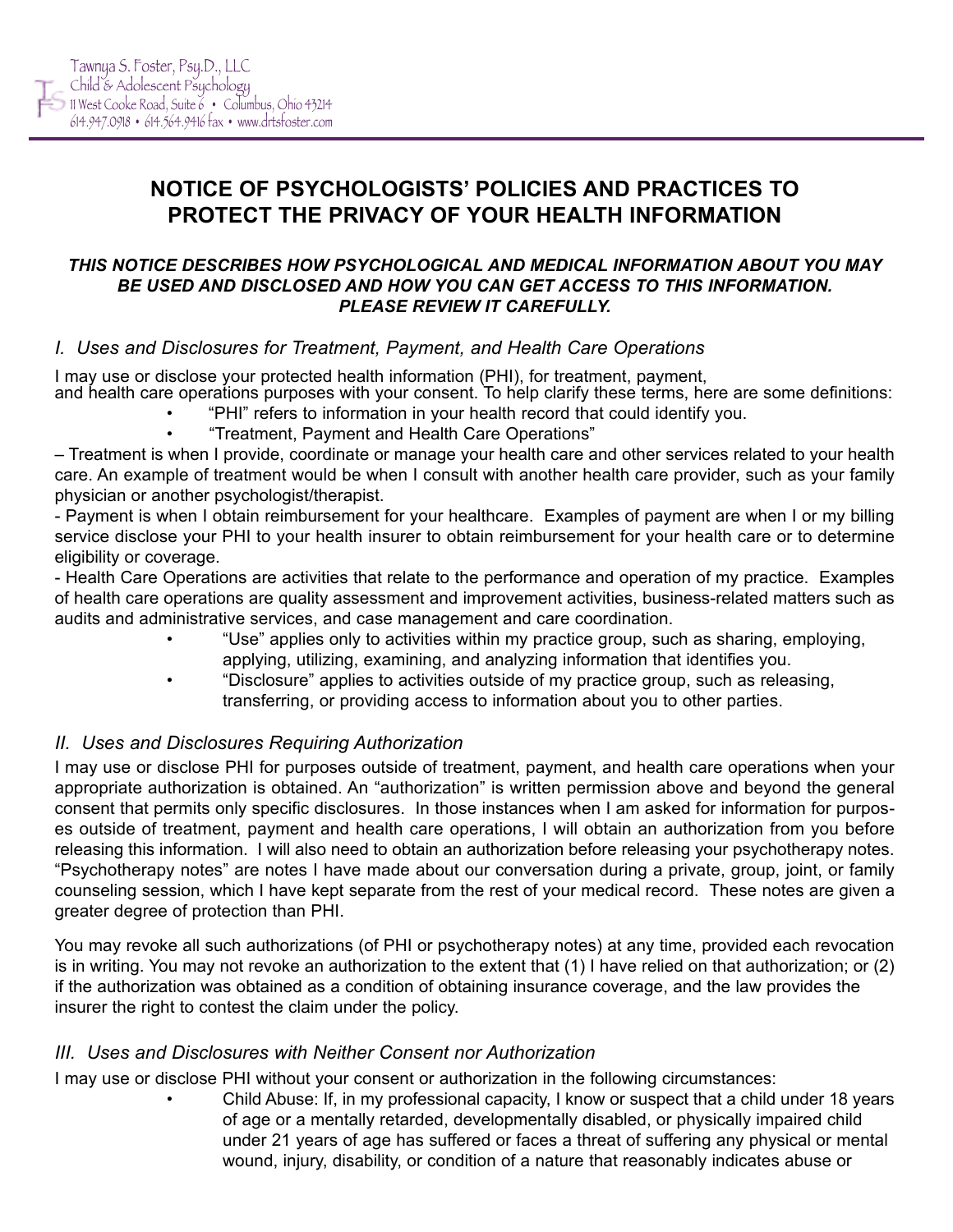neglect, I am required by law to immediately report that knowledge or suspicion to the Ohio Public Children Services Agency, or a municipal or county peace officer.

- Adult and Domestic Abuse: If I have reasonable cause to believe that an adult is being abused, neglected, or exploited, or is in a condition which is the result of abuse, neglect, or exploitation, I am required by law to immediately report such belief to the County Department of Job and Family Services.
- Judicial or Administrative Proceedings: If you/your child are involved in a court proceeding and a request is made for information about your evaluation, diagnosis and treatment and the records thereof, such information is privileged under state law and I will not release this information without written authorization from you or your persona or legally-appointed representative, or a court order. The privilege does not apply when you are being evaluated for a third party or where the evaluation is court ordered. You will be informed in advance if this is the case.
- Serious Threat to Health or Safety: If I believe that you/your child pose a clear and substantial risk of imminent serious harm to yourself or another person, I may disclose your relevant confidential information to public authorities, the potential victim, other professionals, and/or your family in order to protect against such harm. If you communicate to me an explicit threat of inflicting imminent and serious physical harm or causing the death of one or more clearly identifiable victims, and I believe you have the intent and ability to carry out the threat, then I am required by law to take one or more of the following actions in a timely manner: 1) take steps to hospitalize you on an emergency basis, 2) establish and undertake a treatment plan calculated to eliminate the possibility that you will carry out the threat, and initiate arrangements for a second opinion risk assessment with another mental health professional, 3) communicate to a law enforcement agency and, if feasible, to the potential victim(s), or victim's parent or guardian if a minor, all of the following information: a) the nature of the threat, b) your identity, and c) the identity of the potential victim(s).
- Worker's Compensation: If you file a worker's compensation claim, I may be required to give your mental health information to relevant parties and officials.

## *IV. Patient's Rights and Psychologist's/Therapist's Duties* Patient's Rights:

- Right to Request Restrictions –You have the right to request restrictions on certain uses and disclosures of protected health information about you. However, I am not required to agree to a restriction you request.
- Right to Receive Confidential Communications by Alternative Means and at Alternative Locations – You have the right to request and receive confidential communications of PHI by alternative means and at alternative locations. (For example, you may not want a family member to know that you are seeing me. Upon your request, I will send your bills to another address.)
- Right to Inspect and Copy You have the right to inspect or obtain a copy (or both) of PHI and psychotherapy notes in my mental health and billing records used to make decisions about you for as long as the PHI is maintained in the record. I may deny your access to PHI under certain circumstances, but in some cases, you may have this decision reviewed. On your request, I will discuss with you the details of the request process.
- Right to Amend You have the right to request an amendment of PHI for as long as the PHI is maintained in the record. I may deny your request. On your request, I will discuss with you the details of the amendment process.